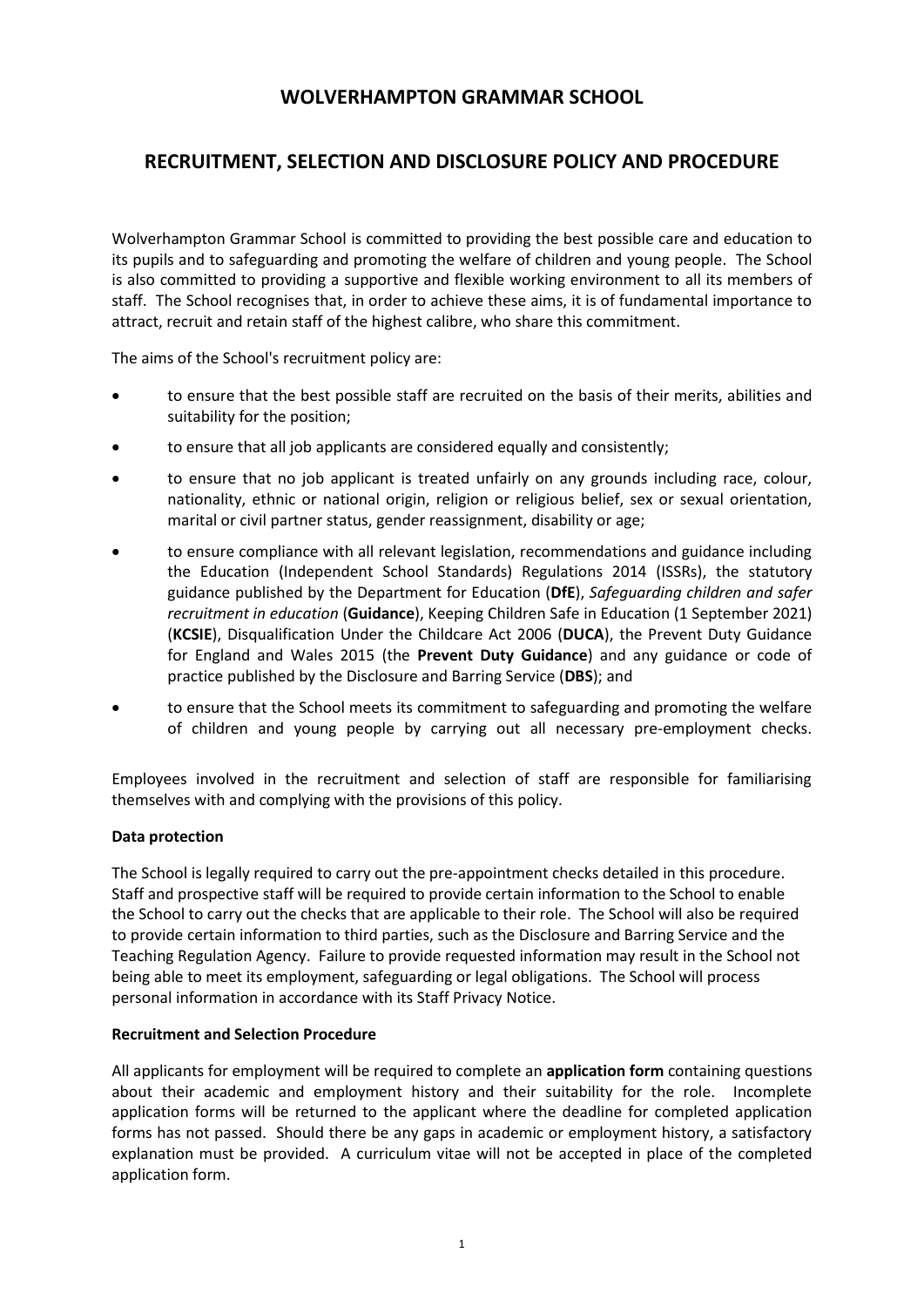Applicants will receive a job description and person specification for the role applied for. Application forms, job descriptions, person specifications, this policy, the School's Safeguarding Policy and Equal Opportunity Policy for Staff are available to download from the School's website and can be printed and forwarded to applicants on request.

The School will then conduct a shortlisting exercise by reviewing all application forms received in order to determine which applicants will be invited for interview. The shortlisting exercise will usually be conducted by two members of staff.

Shortlisted applicants will be invited to attend a **formal interview** at which their relevant skills and experience will be discussed in more detail. All shortlisted applicants will be tested at interview about their suitability to work with children.

All shortlisted applicants will be required to complete a self-declaration form prior to interview in which they will be asked to provide information about their criminal records history and other factors relevant to their suitability to work with children. This information will be considered and discussed with applicants at interview.

If it is decided to make an offer of employment following the **formal interview**, any such offer will be conditional on the following:

- the agreement of a mutually acceptable start date and the signing of a contract incorporating the School's standard terms and conditions of employment;
- verification of the applicant's identity (where that has not previously been verified);
- Verification of qualifications, whether professional or otherwise, which the School takes into account in making the appointment decision, or which are referred to in the application form, whether a requirement for the role or not;
- Verification of the applicant's employment history;
- the receipt of two references (one of which must be from the applicant's most recent employer) which the School considers to be satisfactory;
- for positions which involve 'teaching work', information about whether the applicant has ever been referred to, or is the subject of a sanction, restriction or prohibition issued by, the Teaching Regulation Agency which renders them unable or unsuitable to work at the School;
- for applicants who have carried out teaching work outside the UK, information about whether the applicant has ever been referred to, or is the subject of a sanction issued by, a regulator of the teaching profession in any other country which renders them unable or unsuitable to work at the School;
- for positions which involve teaching work and for applicants who have carried out teaching work outside the UK, where available, a letter of professional standing from the professional regulating authority of the teaching profession in each country in which the applicant has worked as a teacher;
- where the position amounts to "regulated activity" (see section on Criminal Record Checks below) the receipt of an enhanced disclosure from the DBS which the School considers to be satisfactory;
- where the position amounts to "regulated activity" (see section on Criminal Record Checks below) confirmation that the applicant is not named on the Children's Barred List\*
- information about whether the applicant has ever been subject to a direction under section 142 of the Education Act 2002 which renders them unable or unsuitable to work at the school;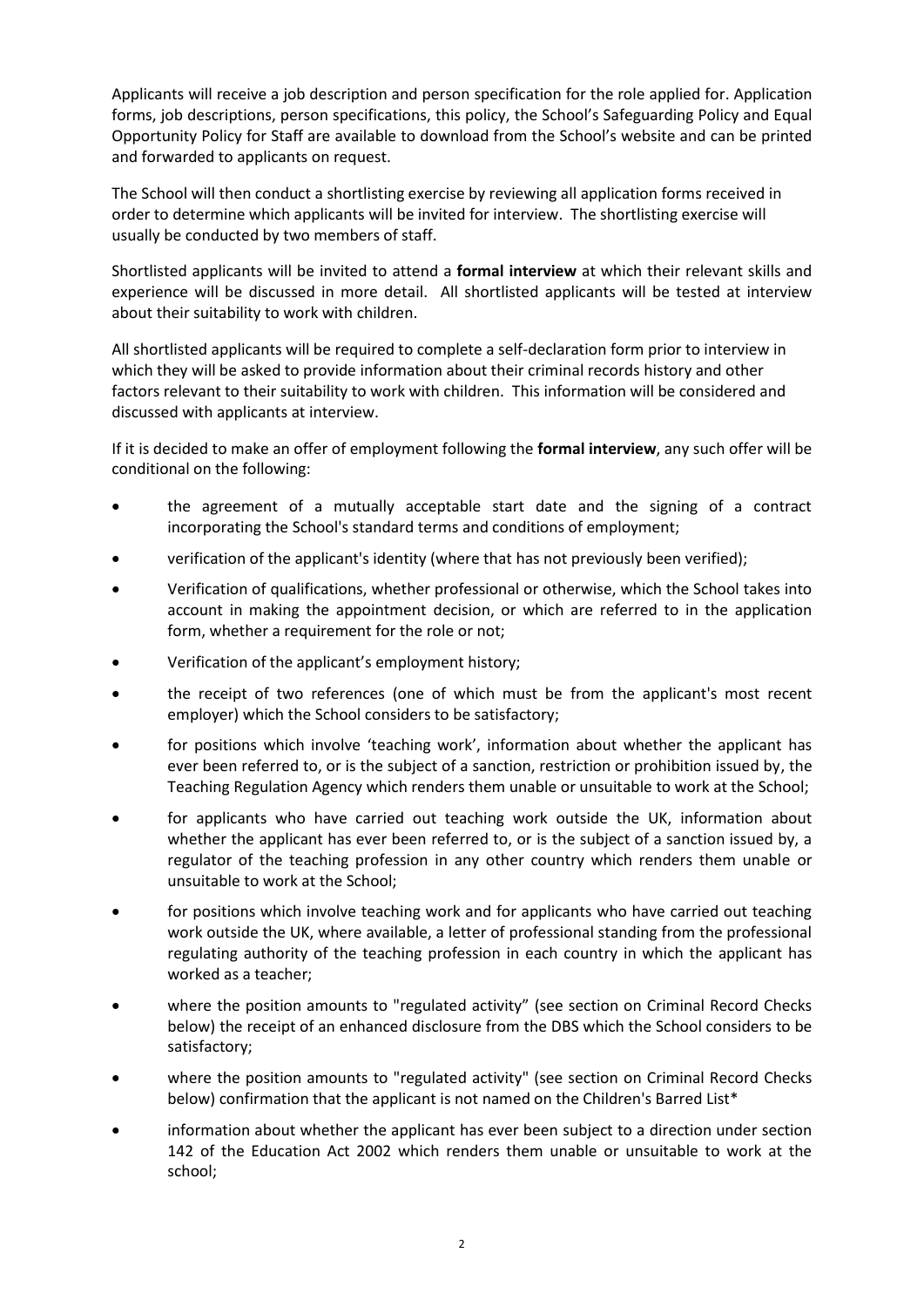- for management positions, information about whether the applicant has ever been referred to the Department of Education, or is the subject of a direction under Section 128 of the Education and Skills Act 2008 which renders them unable or unsuitable to work at the School;
- confirmation that the applicant is not disqualified from acting as a trustee/governor or senior manager of a charity under the Charities Act 2011 (if applicable, see section on Disqualification from acting as a charity trustee or senior manager below);
- confirmation that the applicant is not disqualified from working in connection with early or later years provision (if applicable - see Childcare Disqualification Requirements section below);
- verification of the applicant's medical fitness for the role (see section below);
- verification of the applicant's right to work in the UK and
- any further checks which the School decides are necessary as a result of the applicant having lived or worked outside of the UK which may include an overseas criminal records check, certificate of good conduct or professional references.

\***The School is not permitted to check the Children's Barred List unless an individual will be engaging in "regulated activity". The school is required to carry out an enhanced DBS check for all staff, supply staff and governors who will be engaging in regulated activity. However, the School can also carry out an enhanced DBS check on a person who would be carrying out regulated activity but for the fact they do not carry out their duties frequently enough ie: roles which would amount to regulated activity if carried out more frequently.**

**Whether a position amounts to "regulated activity" must therefore be considered by the School in order to decide which checks are appropriate. It is however likely that in nearly all cases the School will be able to carry out an enhanced DBS check and a Children's Barred List check.**

# **Pre-employment Checks**

In accordance with the recommendations set out in KCSIE, DUCA and the requirements of the ISSRs the School carries out a number of pre-employment checks in respect of all prospective staff.

In addition to the checks set out below, the School reserves the right to obtain such formal or informal background information about an applicant as is reasonable in the circumstances to determine whether they are suitable to work at the School. This may include internet and social media searches (such Twitter and Facebook).

In fulfilling its obligations the School does not discriminate on the grounds of race, colour, nationality, ethnic or national origin, religion or religious belief, sex or sexual orientation, marital or civil partner status, gender reassignment, disability or age.

# **1. Verification of identity, address, right to work in the UK and qualifications**

All applicants who are invited to an interview will be required to bring with them evidence of their identity, right to work in the UK, address and qualifications.

The School asks for this information at interview to ensure that the person attending interview is who they claim to be, that they are permitted to work for the School if appointed and that they hold appropriate qualifications.

**Identity and address**: all applicants must bring with them to interview, original documents which evidence their identity and address as set out below and in the list of valid identity documents in Appendix 1 (these requirements comply with DBS identity checking guidelines):

one document from Group 1<sup>\*</sup>; and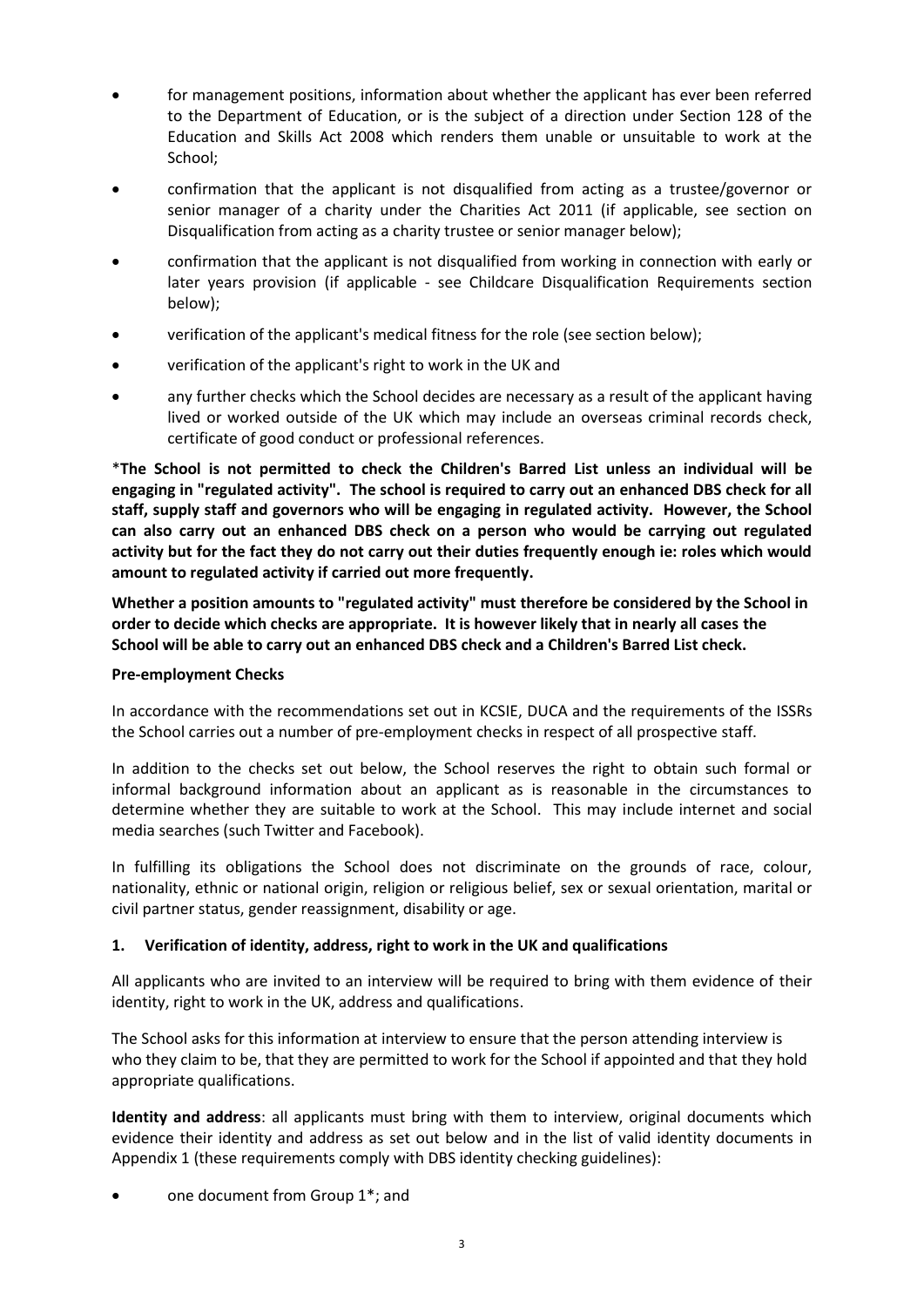two further documents from either of Group 1, Group 2a or Group 2b, one of which must verify the applicant's current address; and

(\*applicants must always provide their birth certificate as one form of identity unless there is good reason why this cannot be provided).

Where an applicant claims to have changed his/her name by deed poll or any other means (e.g. marriage, adoption, statutory declaration) they will be required to provide documentary evidence of the change. They will also be required to provide their birth certificate.

The school asks for the date of birth of all applicants in order to verify, and check for any unexplained discrepancies in the employment and education history. The School does not discriminate on the grounds of age.

**Right to work in the UK**: all applicants must also bring to interview a valid form of evidence which confirms their right to work in the UK. Valid forms of evidence can be found in the Home Office 'Right to Work Checklist': (Right to work checklist (publishing.service.gov.uk)).

The School will check this evidence in accordance with the Home Office 'Code of Practice on preventing illegal working: Civil penalty scheme for employers: 1 July 2021' (Code of practice on preventing illegal working (publishing.service.gov.uk)).

**Qualifications**: all applicants must also bring to interview original documents which evidence any educational and professional qualifications referred to in their application form and / or which the School requests.

### **2. References**

References will normally be taken up on short listed applicants prior to interview where possible. Please note that no questions will be asked about health or medical fitness prior to any offer of employment being made.

All offers of employment will be subject to the receipt of a minimum of two references which are considered satisfactory by the School. One of the references must be from the applicant's current or most recent employer (i.e. from a senior person who is able to act with the appropriate authority of the employer). If the current/most recent employment does/did not involve work with children, then the second reference should be from the employer with whom the applicant most recently worked with children. Neither referee should be a relative or someone known to the applicant solely as a friend.

All referees will be asked whether they believe the applicant is suitable for the job for which they have applied and whether they have any reason to believe that the applicant is unsuitable to work with children. All referees will be sent a copy of the job description and person specification for the role for which the applicant has applied. If the referee is a current or previous employer, they will also be asked to confirm the following:

- the applicant's dates of employment, salary, job title/duties, reason for leaving, performance, sickness\* and disciplinary record;
- whether the applicant has ever been the subject of disciplinary procedures involving issues related to the safety and welfare of children (including any in which the disciplinary sanction has expired), except where the issues were deemed to have resulted from allegations which were found to be false, unsubstantiated, unfounded, false or malicious;
- whether any allegations or concerns have been raised about the applicant that relate to the safety and welfare of children or young people or behaviour towards children or young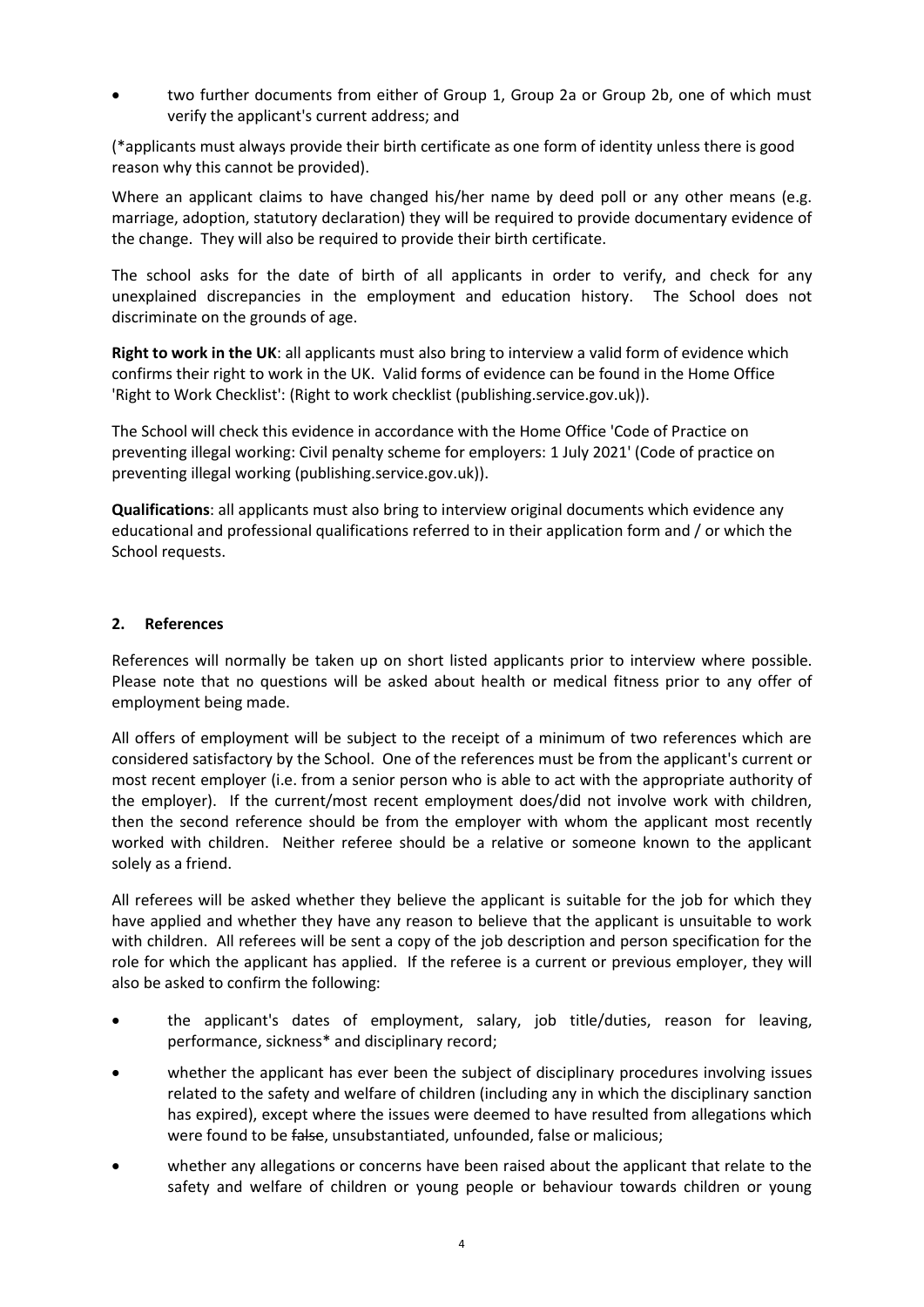people, except where the allegation or concerns were found to be, unsubstantiated, unfounded, false or malicious;

whether the applicant could be considered to be involved in "extremism" (see the definition of "extremism" in the Visiting Speakers and Prevent Duty section below).

(\* questions about health or sickness records will only be included in reference requests sent out after the offer of employment has been made.)

The school will only accept references obtained directly from the referee and it will not rely on references or testimonials provided by the applicant or on open references or testimonials. Electronic references will be acceptable as the School will verbally confirm with referees that they have completed the reference themselves, and may ask them to verify the details of the written reference provided.

The school will compare all references with any information given on the application form. Any discrepancies or inconsistencies in the information will be taken up with the applicant and the relevant referee before any appointment is confirmed.

Where a reference is not received prior to interview, it will be reviewed upon receipt. Any discrepancies identified between the reference and the application form and/or the interview assessment form, will be considered by the School. The applicant may be asked to provide further information or clarification before an appointment can be confirmed.

If factual references are received, i.e. those which contain limited information such as job title and dates of employment, this would not necessarily disadvantage an applicant, although additional references may be sought before an appointment can be confirmed.

The School may at its discretion make telephone contact with any referee to verify the details of the written reference provided.

### **All references received from a school must be countersigned by the Head of that school**.

All internal candidates who apply for a new role at the School will have their application assessed in accordance with this procedure. References may be taken up on internal candidates as part of the application process and can be provided by colleagues as the School will be the most recent employer and will previously have taken up references from past employers.

### **3. Criminal records checks**

Prior to 29 May 2013 an enhanced disclosure contained details of all convictions on record (including those which are defined as "spent" under the Rehabilitation of Offenders Act 1974) together with details of any cautions, reprimands or warnings held on the Police National Computer. It could also contain non-conviction information from local police records which a chief police officer considered relevant to the role applied for at the School.

### **DBS Filtering Rules**

Since 29 May 2013 the DBS commenced the filtering and removal of certain specified information relating to old and minor criminal offences from all criminal records disclosures. The filtering rules developed by the DBS and the Home Office designate certain spent convictions and cautions as "protected". "Protected" convictions and cautions are not included in a DBS certificate and job applicants are not required to disclose them during the recruitment process. It is unlawful for an employer to take into account a conviction or caution that should not have been disclosed. If a protected conviction or caution is inadvertently disclosed to the School during the recruitment process it must be disregarded when making a recruitment decision.

A conviction will always be disclosable if it was imposed for a "specified offence" committed at any age. A caution issued for a "specified offence" committed over the age of 18 will always be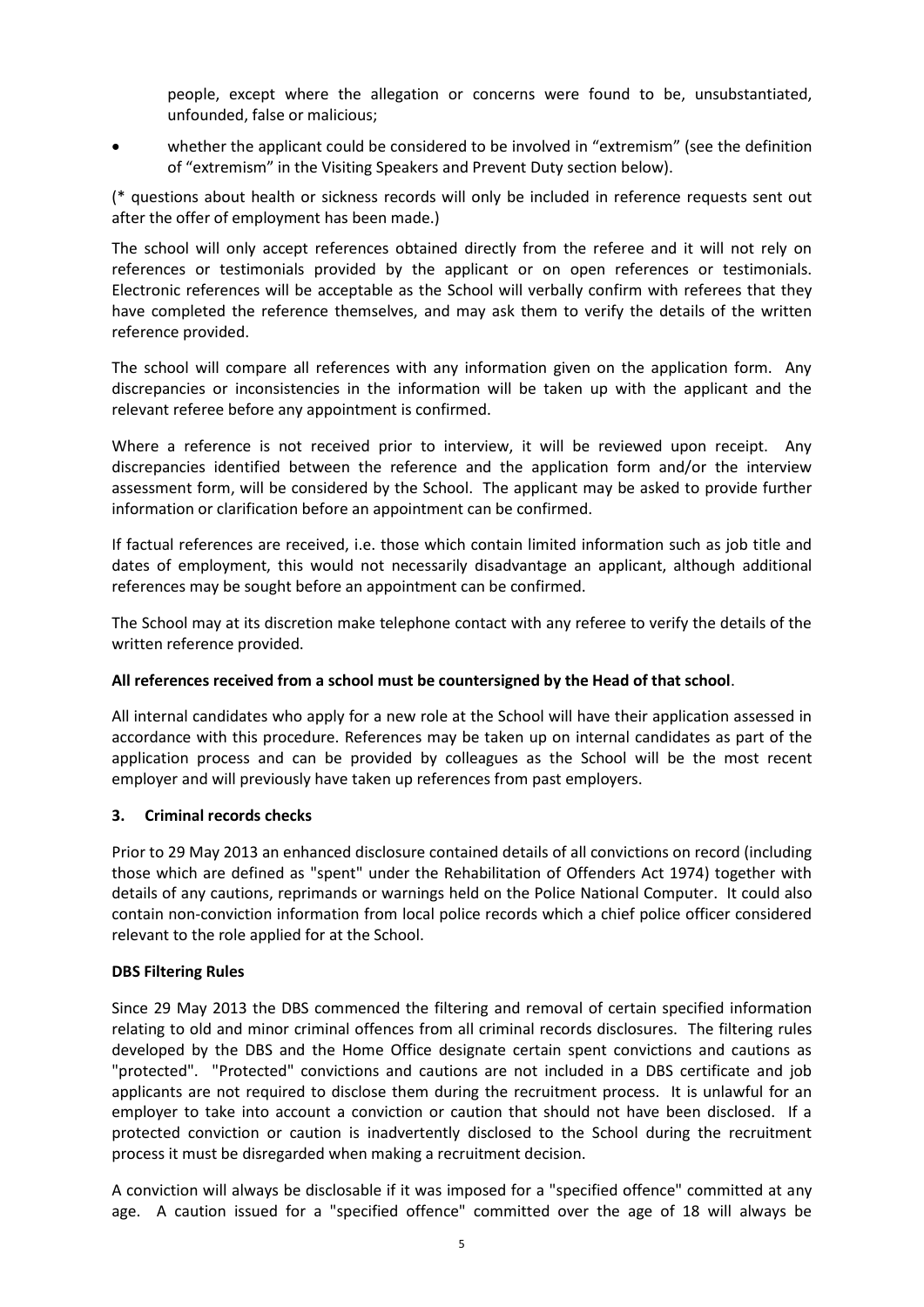disclosable. However, a caution issued for a "specified offence" committed under the age of 18 is never disclosable. "Specified offences" are usually of a serious violent or sexual nature, or are relevant for safeguarding children and vulnerable adults. The list of "specified offences" can be found at:

[https://www.gov.uk/government/publications/dbs-list-of-offences-that-will-never-be](https://www.gov.uk/government/publications/dbs-list-of-offences-that-will-never-be-filtered-from-a-criminal-record-check)[filtered-from-a-criminal-record-check](https://www.gov.uk/government/publications/dbs-list-of-offences-that-will-never-be-filtered-from-a-criminal-record-check)

The filtering rules have recently been updated and work as follows:

### **For those aged 18 or over at the time of an offence**

A spent criminal conviction for an offence committed in the United Kingdom when a person was over the age of 18 will not be disclosed in a DBS certificate (and does not have to be disclosed by the job applicant) if:

- (a) eleven years have elapsed since the date of the conviction;
- (b) it did not result in a custodial sentence; and
- (c) it was not imposed for a "specified offence".

A spent caution for an offence committed when a person was over the age of 18 will not be disclosed in a DBS certificate (and does not have to be disclosed by a job applicant) if:

- (d) six years have elapsed since the date it was issued; and
- (e) it was not issued for a "specified offence".

### **For those aged under 18 at the time of an offence**

A spent conviction for an offence committed when a person was under the age of 18 will not be disclosed in a DBS certificate (and does not have to be disclosed by a job applicant) if:

- (a) five and a half years have elapsed since the date of the conviction;
- (b) it did not result in a custodial sentence; and
- (c) it was not imposed for a "specified offence".

A caution issued for an offence committed when a person was under the age of 18 will never be disclosed in a DBS certificate (and does not have to be disclosed by a job applicant).

### **Regulated Activity**

The School applies for an enhanced disclosure from the DBS and a check of the Children's Barred List (now known as an Enhanced Check for Regulated Activity) in respect of all positions at the School which amount to "regulated activity" as defined in the Safeguarding Vulnerable Groups Act 2006 (as amended). The purpose of carrying out an Enhanced Check for Regulated Activity is to identify whether an applicant is barred from working with children by inclusion on the Children's Barred List and to obtain other relevant suitability information. Any position undertaken at, or on behalf of, the School, will amount to "regulated activity" if it is:

- carried out frequently, meaning once a week or more; or
- overnight, meaning between 2.00 am and 6.00 am; or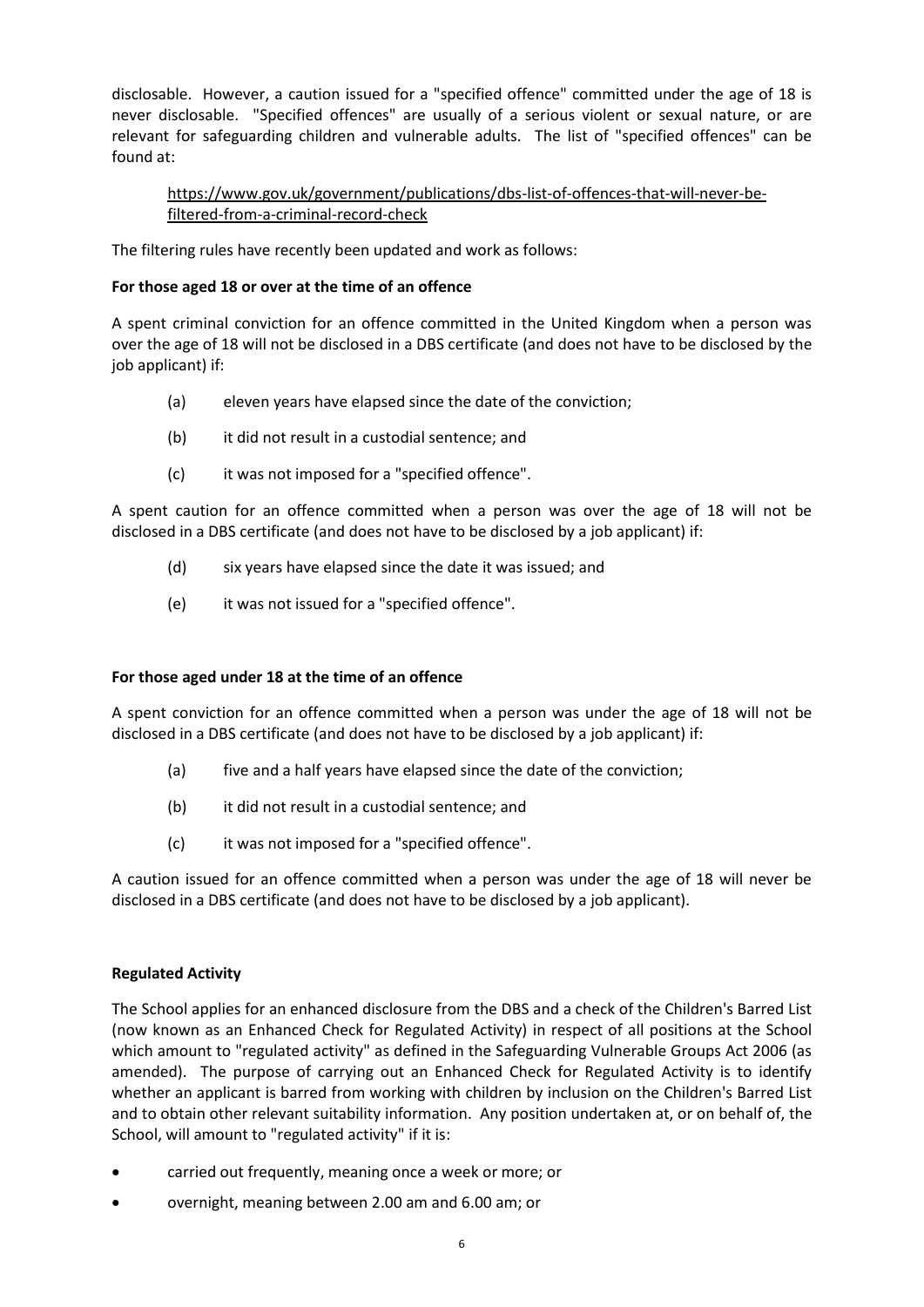- satisfies the "period condition", meaning four times or more in a 30 day period; and
- provides the opportunity for contact with children.

Roles which are carried out on an unpaid/voluntary basis will only amount to regulated activity if, in additional to the above, they are carried out on an unsupervised basis.

It is for the school to decide whether a role amounts to "regulated activity" taking into account all the relevant circumstances. However, nearly all posts at the school amount to regulated activity. Limited exceptions could include an administrative post undertaken on a temporary basis in the school office outside of term time or voluntary posts which are supervised.

### **The DBS Disclosure Certificate**

The DBS issues the DBS disclosure certificate to the subject of the check only, rather than to the School. It is a condition of employment with the school that the **original** disclosure certificate is provided to the School within two weeks of it being received by the applicant. Original certificates should not be sent by post. A convenient time and date for bringing the certificate into School should be arranged with the Finance Director's PA as soon as the certificate has been received. Applicants who are unable to attend at the School to provide the certificate are required to send in a certified copy by post or email within two weeks of the original disclosure certificate being received. Certified copies must be sent to the Finance Director's PA. Where a certified copy is sent, the original disclosure certificate must still be provided prior to the first day of work. Employment will remain conditional upon the original certificate being provided and it being considered satisfactory by the School.

### **Starting work pending receipt of the DBS disclosure**

If there is a delay in receiving a DBS disclosure the Head has discretion to allow an individual to begin work pending receipt of the disclosure certificate. This will only be allowed if all other checks, including a clear check of the Children's Barred List (where the position amounts to regulated activity), have been completed and once appropriate supervision has been put in place.

### **Applicants with periods of overseas residence**

DBS checks will still be requested for applicants with recent periods of overseas residence and those with little or no previous UK residence. The School will take into account the 'DBS unusual addresses guide' in such circumstances.

For applicants who are living overseas, or who have lived overseas previously, obtaining a DBS certificate may be insufficient to establish their suitability to work at the School. In such cases the applicant will be required to provide additional information about their suitability from the country (or countries) in which they have lived. The School's policy is to request such information from each overseas country in which the applicant has lived for a period of three months or more in the previous five years.

When requesting such information the School has regard to relevant government guidance and will therefore always require the applicant to apply for a formal check from the country in question i.e. a criminal records check (or equivalent) or a certificate of good conduct.

The School recognises that formal checks are not available from some countries, that they can be significantly delayed or that a response may not be provided. In such circumstances the School will seek to obtain further information from the country in question, such as a reference from any employment undertaken in that country.

In addition, where an applicant for a teaching position has worked as a teacher outside of the UK, the School will ask the applicant to obtain from the professional regulating authority of the teaching profession in each country in which they have worked as a teacher, evidence which confirms that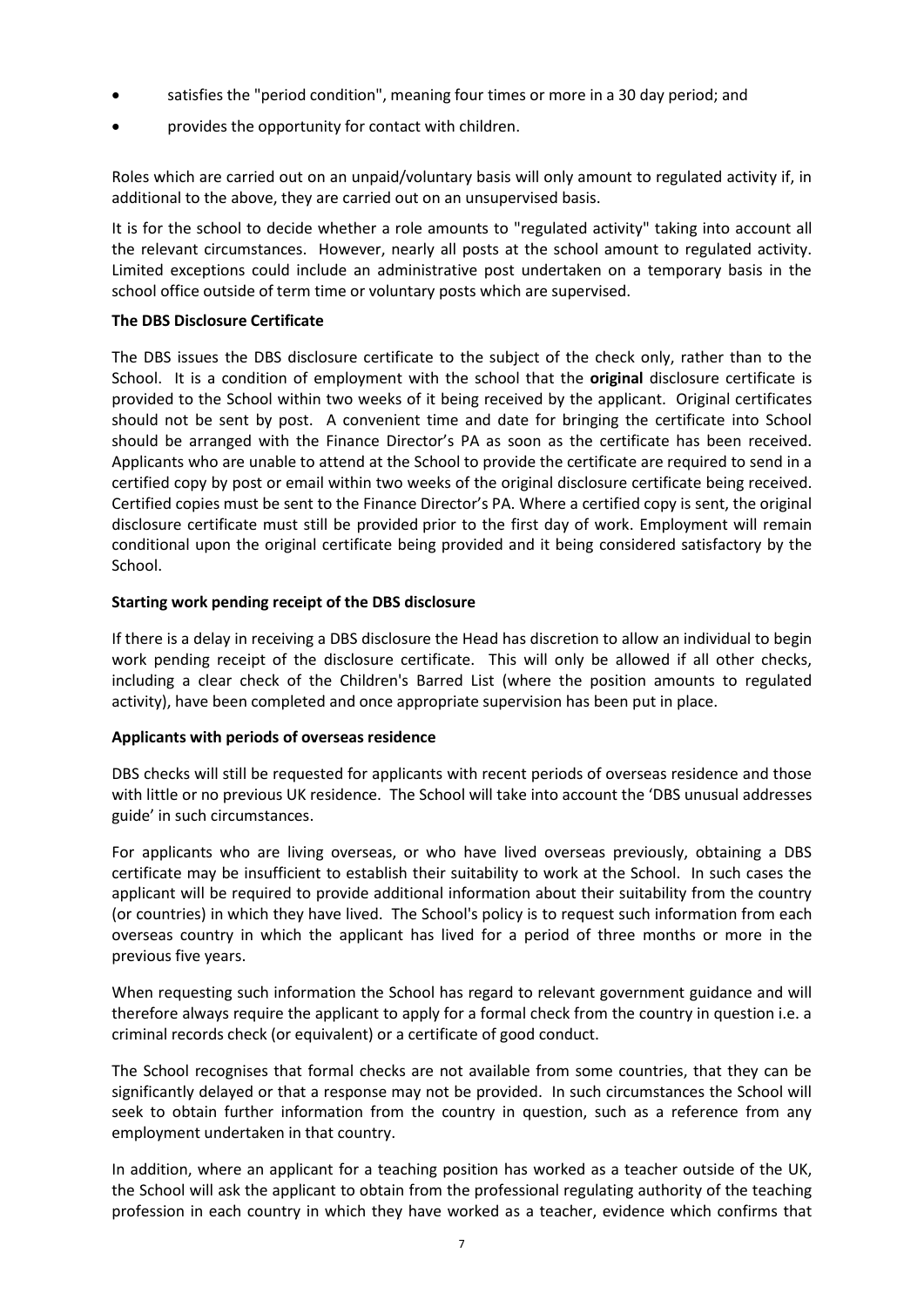they have not imposed any sanctions or restrictions on the applicant and that they are not aware of any reason why the applicant may be unsuitable to work as a teacher. The School will also ask shortlisted applicants (and their referees) to disclose whether they have ever been referred to, or are the subject of a sanction issued by, the regulator of the teaching profession in the countries in which they have carried out teaching work.

Sanctions and restrictions issued by the regulating authority of another country will not prevent a person from working as a teacher at the School. However, the School will take all relevant information into account in determining whether an applicant is suitable to work at the School.

The School may allow an applicant to commence work pending receipt of a formal check from a particular country if it has received a reference and/or letter of professional standing from that country and considers the applicant suitable to start work. Decisions on suitability will be based on all of the information that has been obtained during the recruitment process. Unless expressly waived by the School, continued employment will remain conditional upon the School being provided with the outcome of the formal check and it being considered satisfactory.

If no information is available from a particular country the School may allow an applicant to commence work if they are considered suitable based on all of the information that has been obtained during the recruitment process.

The School will take proportionate risk based decisions on a person's suitability in these circumstances. All suitability assessments must be documented and retained on file.

If the formal check is delayed and the School is not satisfied about the applicant's suitability in the absence of that information, the applicant's proposed start date may be delayed until the formal check is received.

### **4. Prohibition from teaching check**

The school is required to check whether staff who carry out "teaching work" are prohibited from doing so. The School uses the Teaching Regulation Agency Teacher Services system to check whether successful applicants are the subject of a prohibition, or interim prohibition order issued by a professional conduct panel on behalf of the Teaching Regulation Agency.

In addition, the School asks all shortlisted applicants to declare whether they have ever been referred to, or are the subject of a sanction, restriction or prohibition issued by, the Teaching Regulation Agency or other equivalent body in the UK.

Where an applicant is not currently prohibited from teaching but has been the subject of a referral to, or hearing before, the Teaching Regulation Agency (or other equivalent body) whether or not that resulted in the imposition of a sanction, or where a sanction has lapsed or been lifted, the School will consider whether the facts of the case render the applicant unsuitable to work at the School.

The School applies the definition of "teaching work" set out in the Teachers' Disciplinary (England) Regulations 2012 which states that the following activities amount to "teaching work":

- planning and preparing lessons and courses for pupils;
- delivering lessons to pupils;
- assessing the development, progress and attainment of pupils; and
- reporting on the development, progress and attainment of pupils.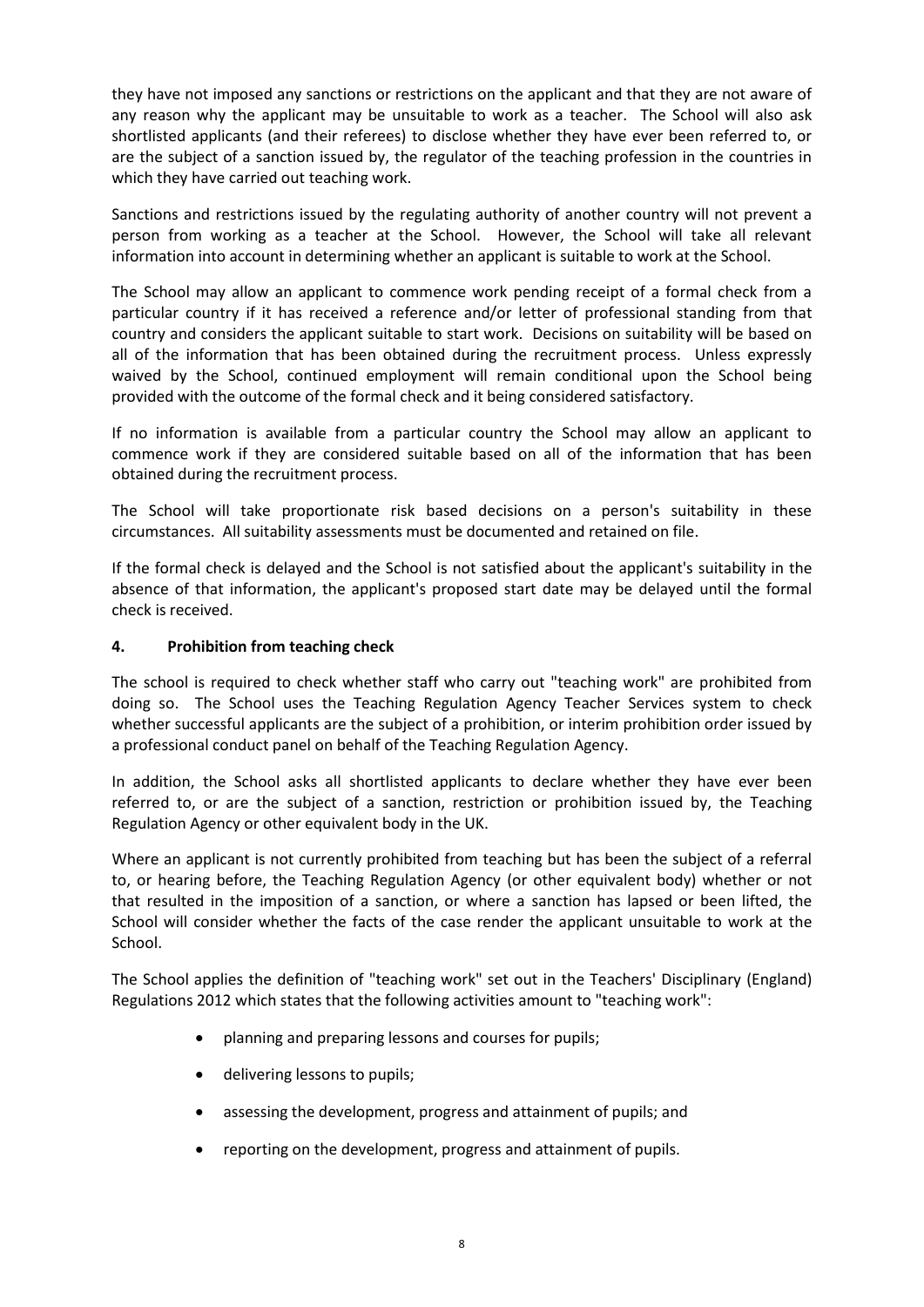The above activities do not amount to "teaching work" if they are supervised by a qualified teacher or other person nominated by the Head. If in any doubt or if the applicant has taught previously, or may teach in future, the check will be undertaken, including for sports coaches.

# **5. Prohibition from management check**

The school is required to check whether any applicant for a management position is subject to a direction under Section 128 of the Education and Skills Act 2008 which prohibits, disqualifies or restricts them from being involved in the management of an independent school (a Section 128 direction).

The School will carry out checks for section 128 directions when appointing applicants into management positions from both outside the School and by internal promotion.

This check applies to appointments to the following positions made on or after 12 August 2015:

- Head;
- teaching posts on the senior leadership team;
- teaching posts which carry a departmental head role; and
- support staff posts on the senior leadership team; and
- The School will assess on a case by case basis whether the check should be carried out when appointments are made to teaching and support staff roles which carry additional responsibilities.

All individuals who are appointed to the governing body will be subject to a section 128 direction check.

The relevant information is contained in the enhanced DBS disclosure certificate (which the school obtains for all posts at the School that amount to regulated activity). It can also be obtained through the Teaching Regulation Agency Teacher Services system. The School will use either, or both, methods to obtain this information.

In addition, the School asks all shortlisted applicants to declare whether they have ever been the subject of a referral to the Department for Education, or are subject to a Section 128 direction or any other sanction which prohibits, disqualifies or restricts them from being involved in the management of an independent school.

Where an applicant is not currently prohibited from management but has been the subject of a referral to, or hearing before, the Department for Education or other appropriate body, whether or not that resulted in the imposition of a Section 128 direction or other sanction, or where a Section 128 direction or other sanction has lapsed or been lifted, the School will consider whether the facts of the case render the applicant unsuitable to work at the School.

# **6. Disqualification from acting as a charity trustee or senior manager**

# **Background**

Under the Charities Act 2011 it is a criminal offence for a person to act as a trustee or senior manager of a charity when disqualified from doing so. The Charities Act 2011 sets out the grounds on which a person can be disqualified from acting as a trustee or senior manager. These include various spent and unspent criminal offences and other sanctions.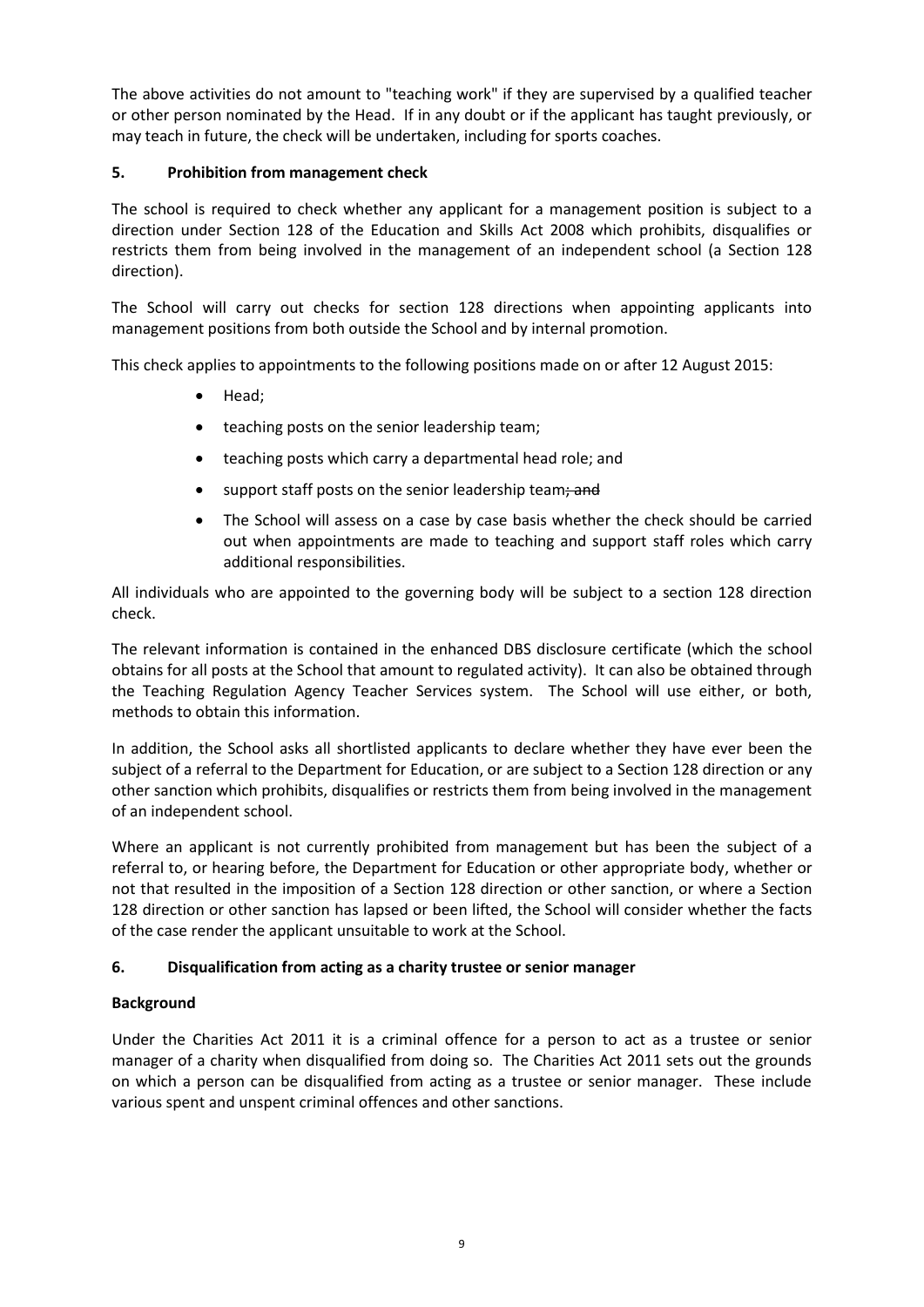### **Who is covered**

A person is considered to be a charity trustee if they are one of the people who have general control and management of the administration of the charity. In an independent school the trustees will typically be the governors of the School.

Senior managers include those employees who report directly to the charity trustees or have responsibility for the overall management and control of the charity's finances. At the School the disqualification rules will be applicable to all governors, the Head, the Bursar and potentially other senior staff who report directly to the governors.

There is no single list or register that covers all of the disqualification criteria and the School therefore adopts a pragmatic approach to checking whether a person is disqualified. This is achieved by the use of a self-declaration form and the checking of relevant publically accessible registers.

### **Self-declaration**

All those who are covered by the disqualification rules are required to complete a self-declaration form to confirm whether, to the best of their knowledge, they are subject to any of the disqualification criteria.

A failure to disclose relevant information, or the provision of false information, which subsequently comes to the School's attention may result in the termination of an appointment as a governor or senior manager or the withdrawal of an offer of employment and may also amount to a criminal offence.

All those who are required to complete a self-declaration form are also under an ongoing duty to inform the School if there is a change in their circumstances that results or may result in them becoming disqualified from acting as a governor or senior manager.

# **Checks by the School**

To ensure that it has accurate and up to date information the School will also check the following registers in respect of each governor and senior manager who is already in post or is appointed in future:

- (d) the Bankruptcy and Insolvency Register;
- (e) the register of disqualified directors maintained by Companies House; and
- (f) and the register of persons who have been removed as a charity trustee.

### **Waiver**

A person who discloses that one or more of the disqualification criteria is applicable to them may apply to the Charity Commission for a waiver of the disqualification.

The School may at its absolute discretion withdraw an offer of employment for a senior manager or cease or terminate an appointment to the governing body if a waiver application becomes necessary or is rejected by the Charity Commission. The School is under no obligation to await the outcome of a Charity Commission waiver application before taking such action.

### **7. Childcare disqualification**

The Childcare Act 2006 (the **Act**) and the Childcare (Disqualification) and Childcare (Early Years Provision Free of Charge) (Extended Entitlement) (Amendment) Regulations 2018 (**Regulations**) state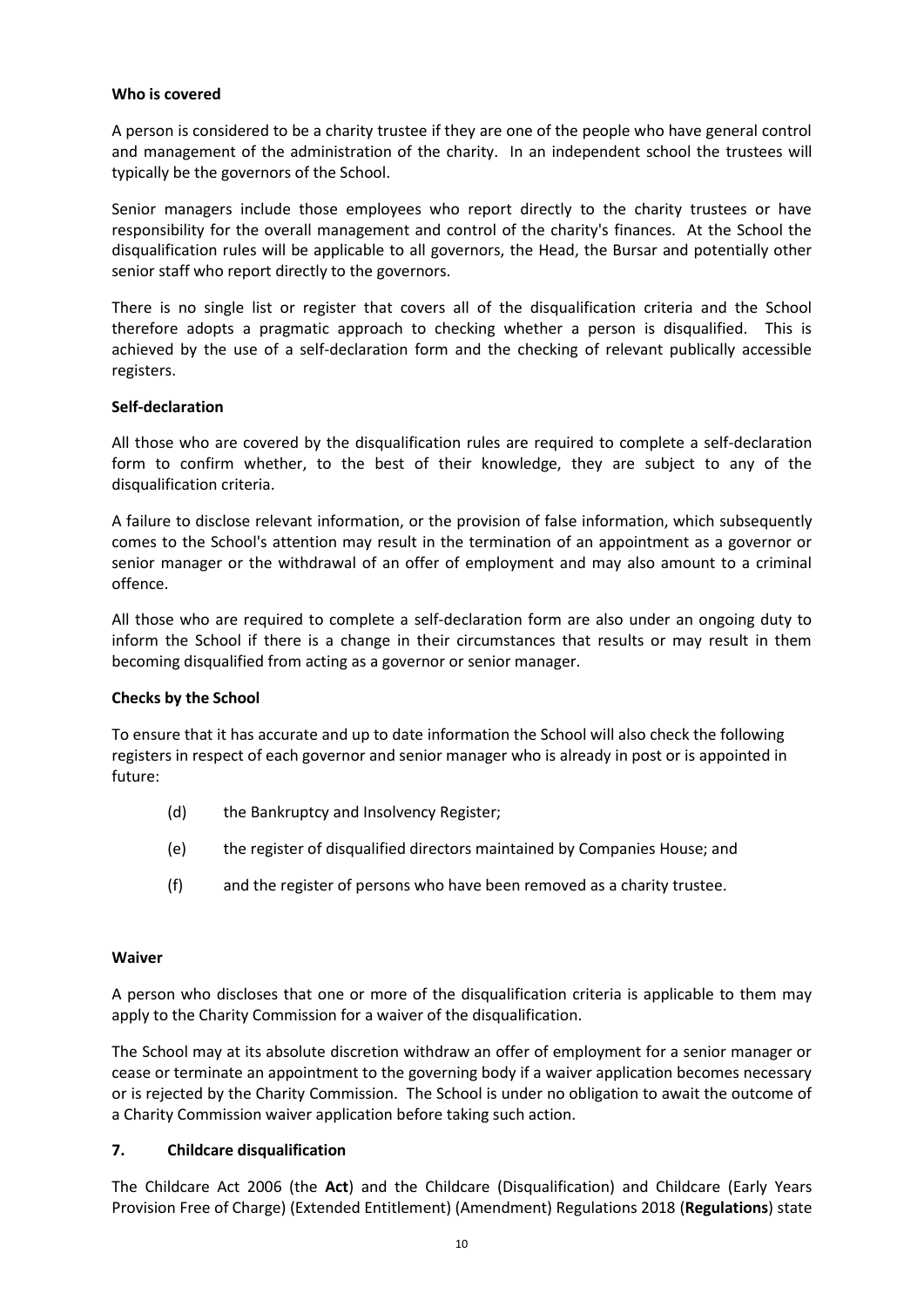that it is an offence for the School to employ anyone in connection with our Early Years Provision (**EYP**) or Later Years Provision (**LYP**) who is disqualified, or for a disqualified person to be directly involved in the management of Early Years' Provision or Later Years' Provision.

# **Definitions**

- EYP includes usual school activities and any other supervised activity for a child up to 1 September after the child's 5th birthday, which takes place on the school premises during or outside of the normal school day;
- LYP includes provision for children not in EYP and under the age of 8 which takes place on school premises outside of the normal school day, including, for example breakfast clubs, after school clubs and holiday clubs. It does not include extended school hours for cocurricular activities such as sports activities.

DUCA sates that only those individuals who are employed directly to provide childcare are covered by the Regulations. "Childcare" means any form of care for a child, which includes education and any other supervised activity for a child who is aged 5 or under."Childcare" in LYP does not include education during school hours but does cover before and after school clubs.

# **Relevant Role**

Roles which will be covered by the Regulations are teaching and teaching assistant positions in EYP, and those which involve the supervision of under 8s in LYP. Those who are directly involved in the management of EYP and LYP include the Head, and may also include other members of the leadership team as well as those involved in the day-to-day management of EYP and LYP at the School.

DUCA contains an express statement that cleaners, drivers, transport escorts, catering and office staff are not covered by the Regulations.

Some roles at the School may involve the provision of childcare in EYP and LYP on an occasional basis. They will not automatically be within the scope of the Regulations and the school will therefore consider whether they do on a case-by-case basis. The Regulations only apply to a limited number of roles within the School but do extend beyond employees to Directors and volunteers who carry out relevant work in EYP and LYP.

# **Grounds for disqualification**

The grounds on which a person will be disqualified from working in connection EYP or LYP are set out in the Regulations. They are not only that a person is barred from working with children (by inclusion on the Children's Barred List) but also include:

- having been cautioned (after 6 April 2007) for, or convicted of, certain criminal offences including violent and sexual criminal offences against children and adults whether committed in the United Kingdom or overseas;
- various grounds relating to the care of children, including where an order is made in respect of a child under the person's care;
- having been refused registration for the provision of childcare (including nurseries, day care and child minding or other childcare), having been disqualified from any such registration or having had that registration cancelled;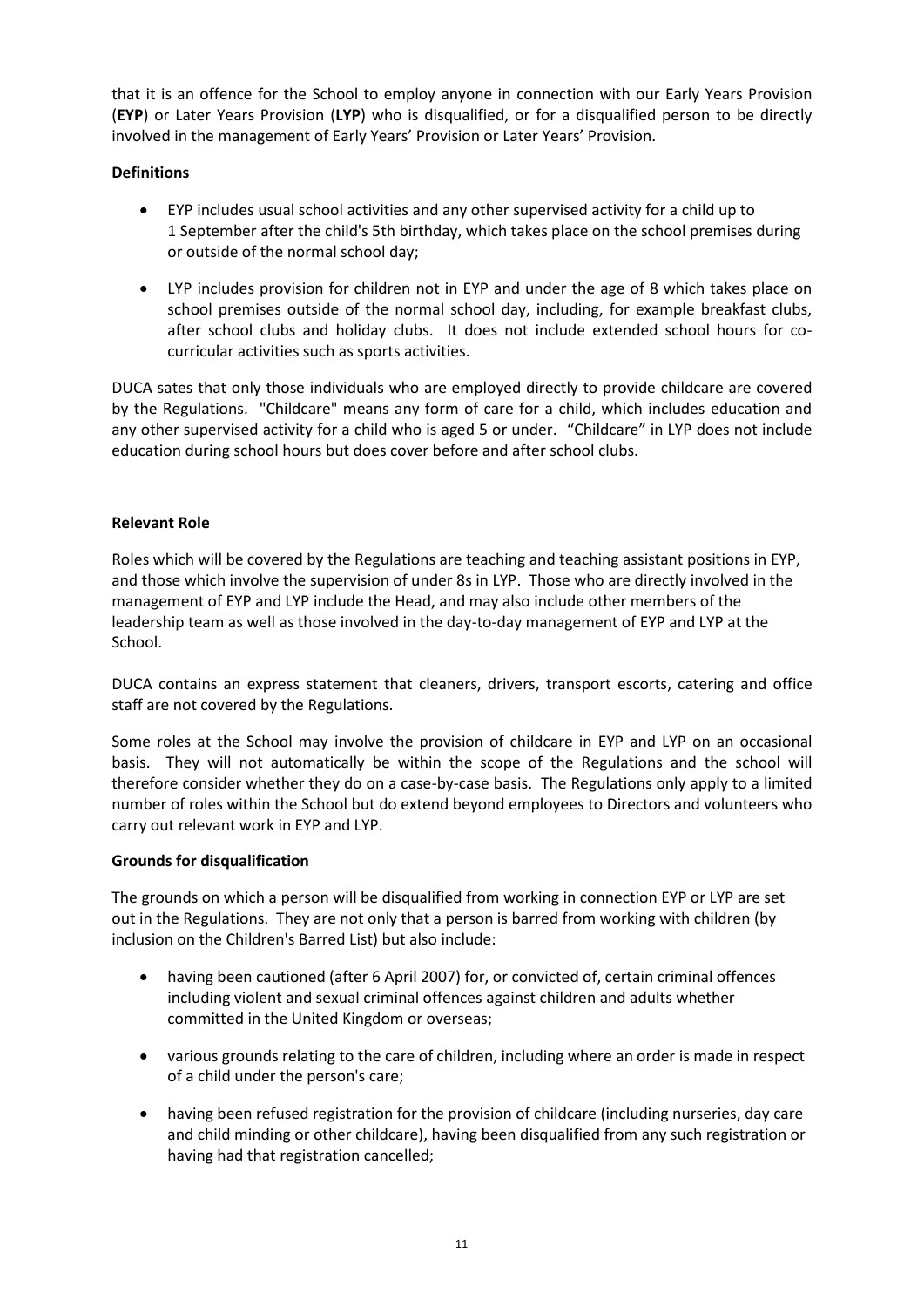- having been refused an application for registration of a children's home or having had any such registration cancelled; or
- having been prohibited, restricted or disqualified from private fostering.

### **Self- declaration form**

All applicants to whom an offer of employment is made to carry out a relevant role in EYP or LYP will be required to complete a self-declaration form confirming whether they meet any of the criteria for disqualification under the Regulations. The School will decide whether a role is relevant and within the scope of EYP or LYP by having regard to the guidance in DUCA. Employment with the School in any relevant role will be conditional upon completion of the Self-Declaration Form and upon the applicant not being disqualified. The School cannot permit any person who is currently disqualified to start work in a relevant role. The self-declaration form must be completed again annually, once an applicant is employed. The School also reserves the right to its absolute discretion to withdraw an offer of employment if, in the opinion of the School, any information disclosed in the Self-Declaration Form renders that person unsuitable to work at the school.

Applicants who have any criminal records information to disclose about themselves must also provide the following information:

- details of the order, restriction, conviction or caution and the date that this was made;
- the relevant court or body and the sentence, if any, which was imposed; and
- a copy of the relevant order or conviction.

**Applicants are not required to disclose a caution or conviction for an offence committed in the United Kingdom if it has been filtered in accordance with the DBS filtering rules (see section on Criminal Records Check above).**

**For the avoidance of doubt the School does not require applicants to request any criminal records information directly from the DBS. The School only requires applicants to provide relevant information about themselves "to the best of their knowledge".**

### **Waiver of a disqualification**

A person who discloses information which appears to disqualify them from working in a relevant role may apply to Ofsted for a waiver of the disqualification. The School may withdraw an offer of employment at its absolute discretion and is under no obligation to await the outcome of an Ofsted waiver application. If a waiver application is rejected the School will withdraw the conditional offer of employment.

### **Retention of disqualification information**

The School will securely destroy any information which is provided by an applicant which is not relevant to the childcare disqualification requirements as soon as it is established that it is not relevant. Where a person appointed to a role at the School is found to be disqualified the School will retain any relevant information only for the period it takes for a waiver application to be heard and the decision communicated to the School, after which it will be securely destroyed.

### **Continuing duty to disclose change in circumstances**

After making this declaration staff in a relevant role are under an on-going duty to inform the School if their circumstances change in a way which would mean they subsequently meet any of the criteria for disqualification. Any failure to disclose relevant information now, or of a future change in circumstances, will be treated as a serious disciplinary matter and may lead to the withdrawal of a job offer or dismissal for gross misconduct.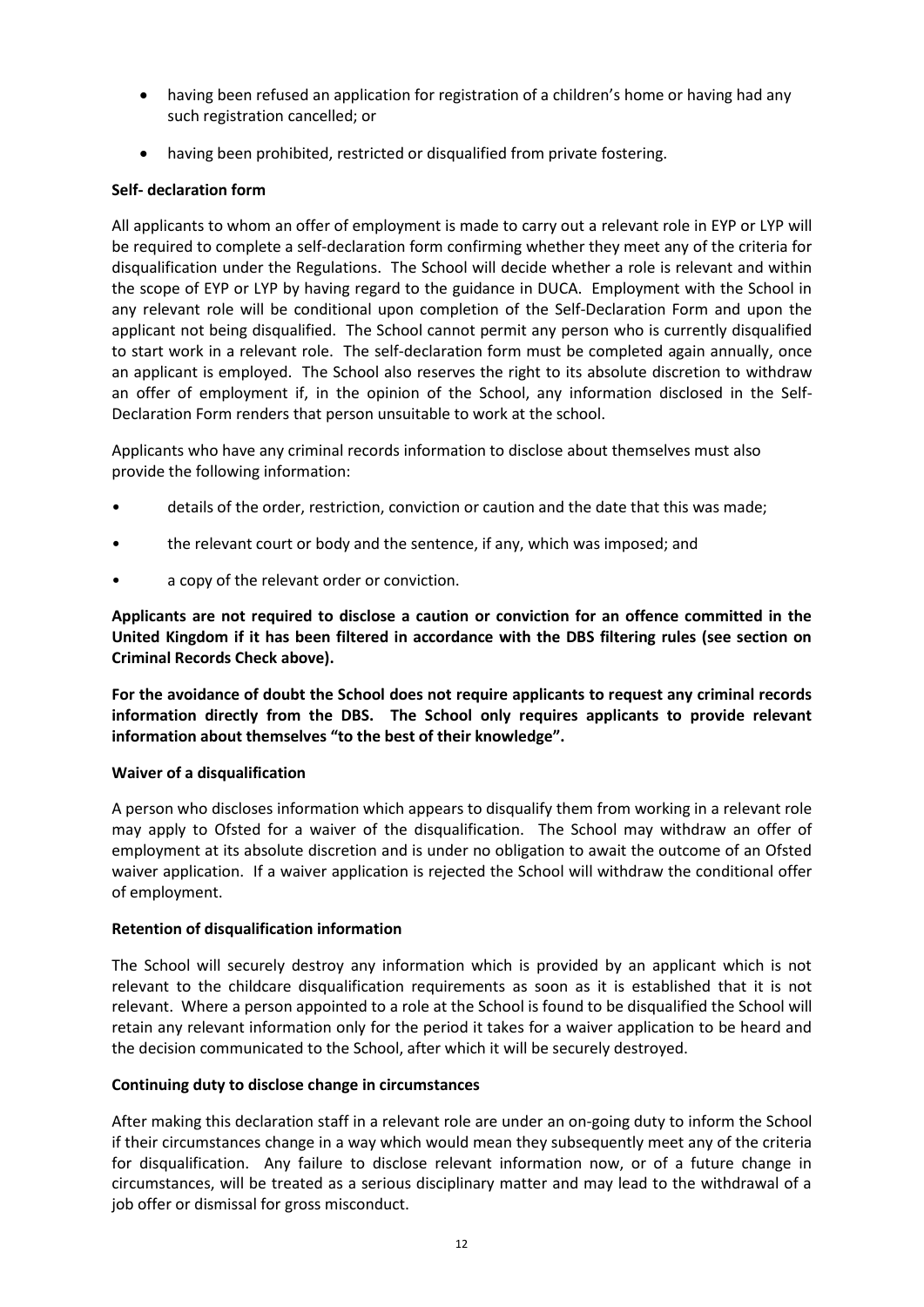### **8. Medical Fitness**

The school is legally required to verify the medical fitness of anyone to be appointed to a post at the school, **after** an offer of employment has been made but **before** the appointment can be confirmed.

Successful applicants will be required to complete a Health Questionnaire which includes them signing a declaration of medical fitness confirming that there are no reasons, on grounds of mental or physical health, why they should not be able to discharge the responsibilities required by the role. If an applicant prefers to discuss this with the School instead, they should contact the Finance Director's PA so that appropriate arrangements can be made.

The School is aware of its duties under the Equality Act 2010. No job offer will be withdrawn without first consulting with the applicant, obtaining medical evidence, considering reasonable adjustments and suitable alternative employment.

### **Contractors and Agency Staff**

The School must complete the same checks for contractors (and their employees) undertaking regulated activity at the School as it does for its own employees. The School requires written confirmation from the contractor that it has completed these checks on all of those individuals whom it intends will work at the school before any such individual can commence work at the School.

Agencies who supply staff to the School must also complete the pre-employment checks which the School would otherwise complete for its staff. Again, the school requires confirmation in writing that these checks have been completed before an individual can commence work at the School.

The School will independently verify the identity of individuals supplied by contractors or an agency in accordance with above and requires the provision of the DBS disclose certificate before those individuals can commence work at the School.

### **Volunteers**

The School will request an enhanced DBS disclosure and Children's Barred List information on all volunteers undertaking regulated activity with pupils at or on behalf of the School (the definition of regulated activity set out in the section Criminal Records Check above will be applied to all volunteers).

The School will request an enhanced DBS disclosure without Children's Barred List information on all volunteers who do not undertake regulated activity. This is likely to be because the volunteer's work would fit the definition of regulated activity if it was undertaken more frequently or the appropriate level of supervision required is not available.

Under no circumstances will the School permit an unchecked volunteer to have unsupervised contact with pupils.

It is the School's policy that a new DBS certificate is required for volunteers who will engage in regulated activity but who have not been involved in any activities with the School for three consecutive months or more. Those volunteers who are likely to be involved in activities with the School on a regular basis may be required to sign up to the DBS update service as this permits the School to obtain up to date criminal records information without delay prior to each new activity in which a volunteer participates.

In addition, the School will seek to obtain such further suitability information about a volunteer as it considers appropriate in the circumstances. This may include (but is not limited to the following):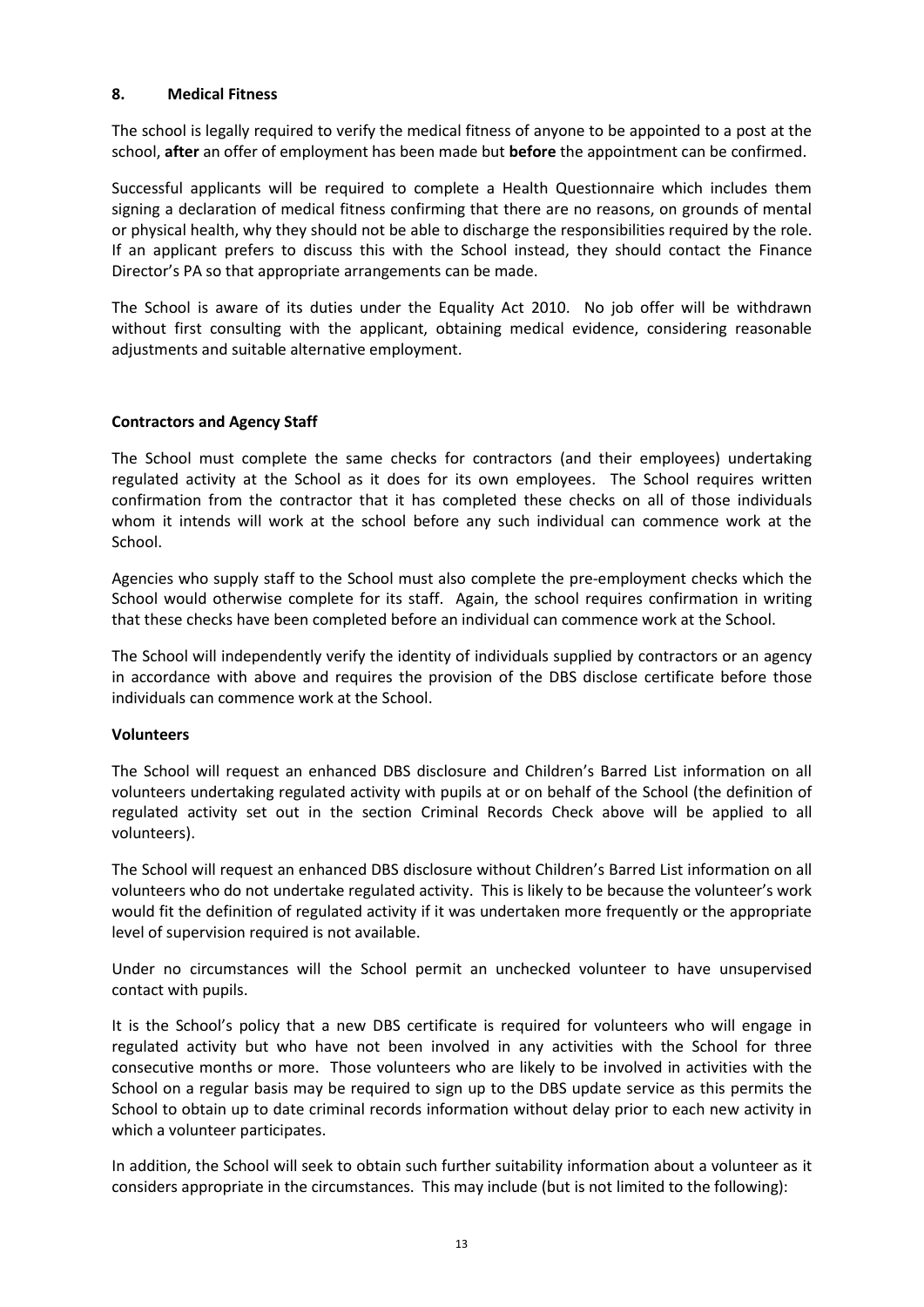- formal or informal information provided by staff, parents and other volunteers;
- character references form the volunteer's place of work or any other relevant source; and
- an informal safer recruitment interview.

### **Visiting Speakers and Prevent Duty**

The Prevent Duty Guidance requires the school to have clear protocols for ensuring that any visiting speakers, whether invited by staff or by students, are suitable and appropriately supervised.

The School is not permitted to obtain a DBS disclosure or Children's Barred List information on any visiting speaker who does not engage in regulated activity at the School or perform any other regular duties for or on behalf of the School.

All visiting speakers will be subject to the School's usual visitors protocol. This will include signing in and out at Reception, the wearing of a visitor's badge at all times and being escorted by a fully vetted member of staff between appointments.

The School will also obtain such formal or informal background information about a visiting speaker as is reasonable in the circumstances to decide whether to invite and/or permit a speaker to attend the School. This may include, but will not be restricted to, a Google and social media search and a request for a background resumé. In doing so the School will always have regard to the Prevent Duty Guidance and the definition of "extremism" set out in the KCSIE which states: *""Extremism" is vocal or active opposition to fundamental British values, including democracy, the rule of law, individual liberty and mutual respect and tolerance of different faiths and beliefs. We also include in our definition of extremism calls for the death of members of our armed forces, whether in this country or overseas. Terrorist groups very often draw on extremist ideas developed by extremist organisations."*

In fulfilling its Prevent Duty obligations the school does not discriminate on the grounds of race, colour, nationality, ethnic or national origin, religion or religious belief, sex or sexual orientation, marital or civil partner status, gender reassignment, disability or age.

### **Recruitment of Ex-offenders**

### **Background**

Wolverhampton Grammar School will not unfairly discriminate against any applicant for employment on the basis of conviction or other details revealed. The School makes appointment decisions on the basis of merit and ability. If an applicant has a criminal record this will not automatically bar him/her from employment within the School. Instead, each case will be decided on its merits in accordance with the objective assessment criteria set out below.

All positions within the School are exempt from the provisions of the Rehabilitation of Offenders Act 1974. All applicants must therefore declare all previous convictions and cautions, including those which would normally be considered "spent" except for those received for an offence committed in the United Kingdom if it has been filtered in accordance with the DBS filtering rules apply (see above).

A failure to disclose a previous conviction (which should be declared) may lead to an application being rejected or, if the failure to disclose is discovered after employment has started, may lead to summary dismissal on the grounds of gross misconduct. A failure to disclose a previous conviction may also amount to a criminal offence.

It is unlawful for the School to employ anyone who is barred from working with children. It is a criminal offence for any person who is barred from working with children to attempt to apply for a position at the School. The School will make a report to the Police and/or the DBS if: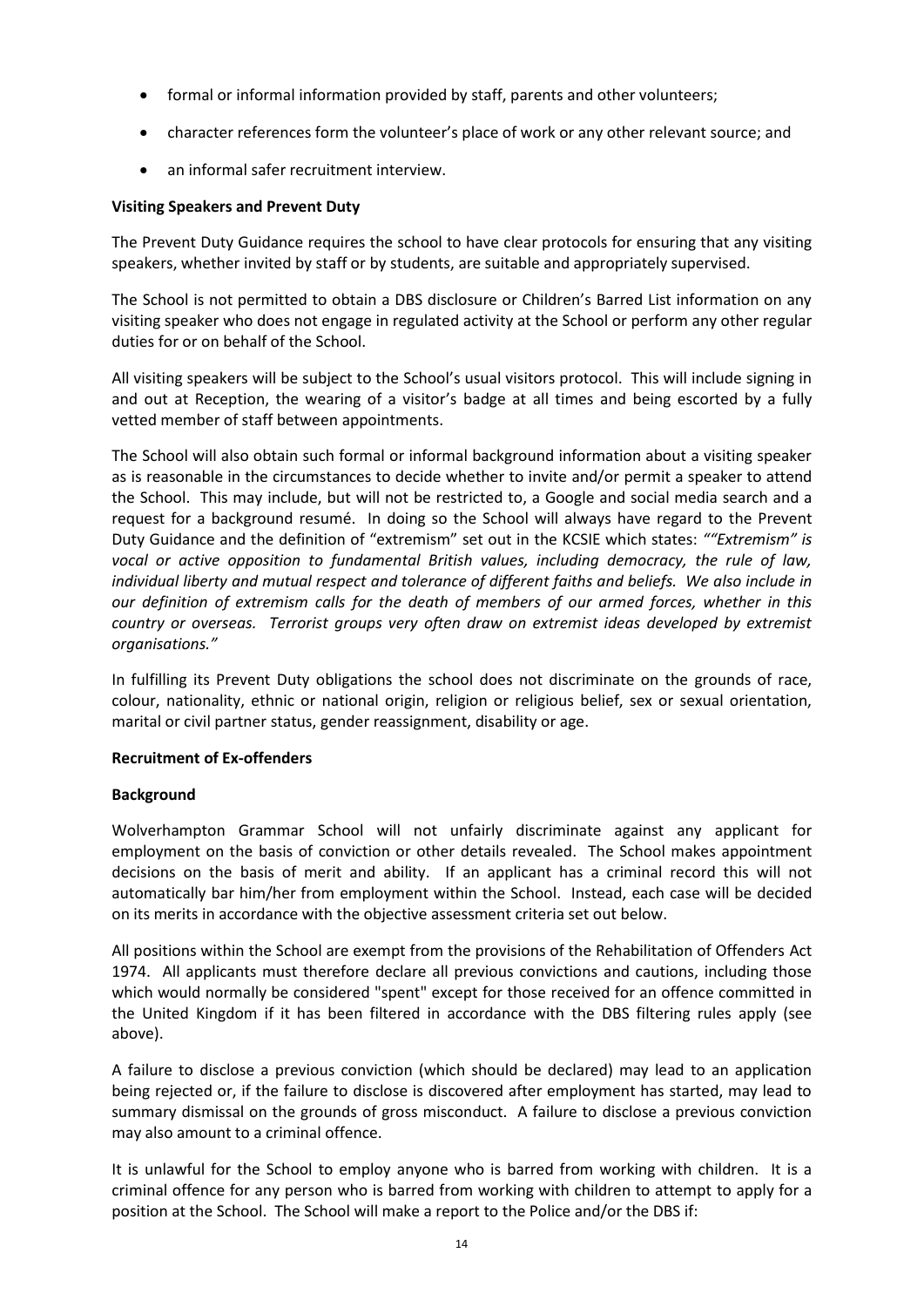- it receives an application from a barred person;
- it is provided with false information in, or in support of an applicant's application; or
- it has serious concerns about an applicant's suitability to work with children.

# **Assessment Criteria**

In the event that relevant information (whether in relation to previous convictions or otherwise) is volunteered by an applicant during the recruitment process or obtained through a disclosure check, the School will consider the following factors before reaching a recruitment decision:

- whether the conviction or other matter revealed is relevant to the position in question;
- the seriousness of any offence or other matter revealed;
- the length of time since the offence or other matter occurred;
- whether the applicant has a pattern of offending behaviour or other relevant matters;
- whether the applicant's circumstances have changed since the offending behaviour or other relevant matters; and
- the circumstances surrounding the offence and the explanation(s) offered by the applicant.

If the post involves regular contact with children, it is the School's normal policy to consider it a high risk to employ anyone who has been convicted at any time of any of the following offences:

- murder, manslaughter, rape, other serious sexual offences, grievous bodily harm or other serious acts of violence; or
- serious Class A drug related offences, robbery, burglary, theft, deception or fraud.

If the post involves access to money or budget responsibility, it is the School's normal policy to consider it a high risk to employ anyone who has been convicted at any time of robbery, burglary, theft, deception or fraud.

If the post involves some driving responsibilities, it is the School's normal policy to consider it a high risk to employ anyone who has been convicted of drink driving within the last ten years.

# **Assessment Procedure**

In the event that relevant information (whether in relation to previous convictions or otherwise) is volunteered by an applicant during the recruitment process or obtained through a disclosure check, the School will carry out a risk assessment by reference to the criteria set out above. The assessment form must be signed by the Finance Director and the Head of Wolverhampton Grammar School before a position is offered or confirmed.

If an applicant wishes to dispute any information contained in a disclosure, he/she can do so by contacting the DBS. In cases where the applicant would otherwise be offered a position were it not for the disputed information, the School may, where practicable and at its discretion, defer a final decision about the appointment until the applicant has had a reasonable opportunity to challenge the disclosure information.

# **Retention and Security of Disclosure Information**

The School's policy is to observe the guidance issued or supported by the DBS on the use of disclosure information.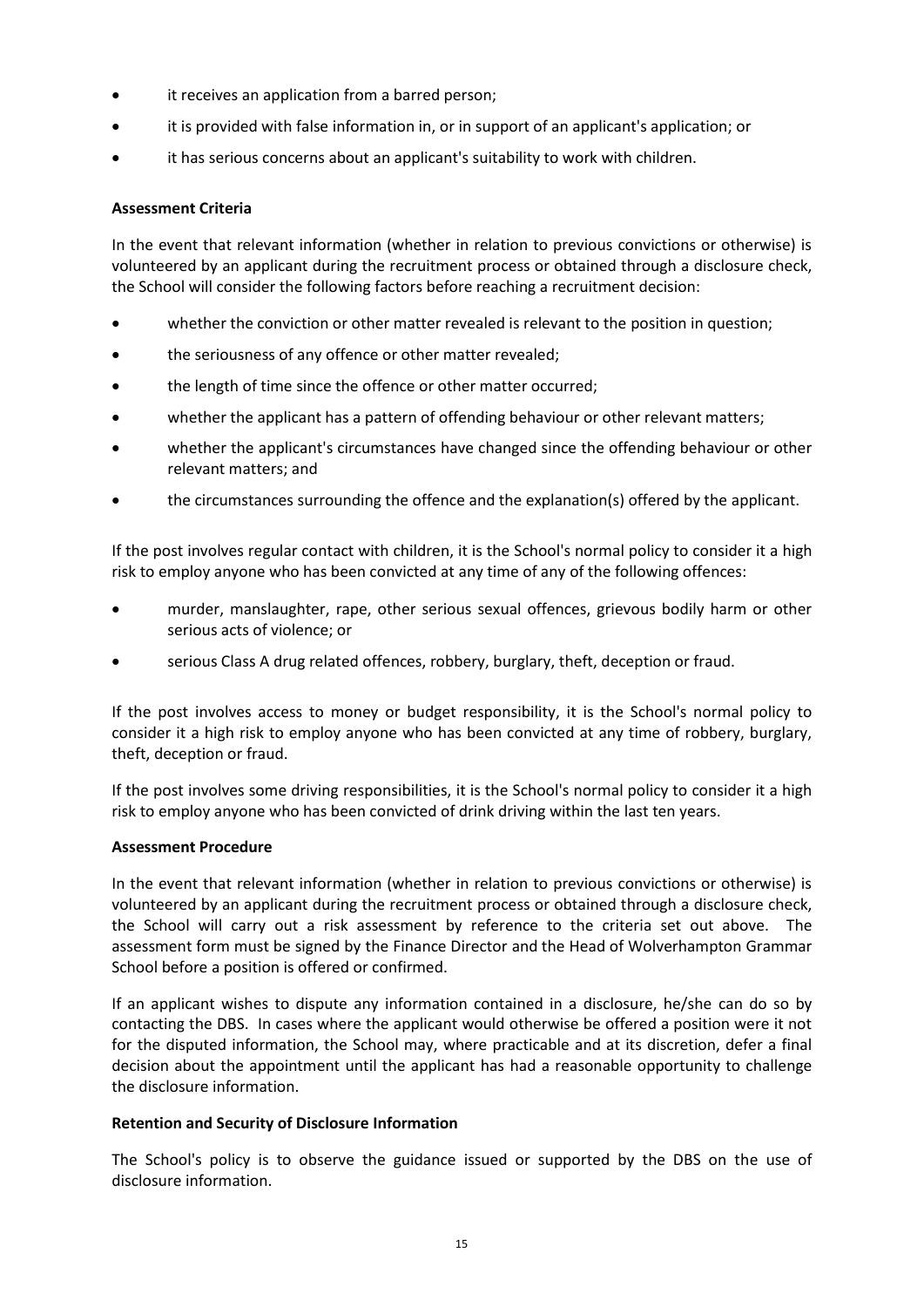### **Whistleblowing and exit interviews**

All staff are expected and encouraged to raise concerns they have, whether related to the safeguarding and welfare of pupils, the conduct of staff or other matters, during the course of their employment in accordance with the school's polices (including the Whistleblowing Policy, the Safeguarding Policy and the Staff Code of Conduct). All staff receive training so that they understand the School's expectations. Safeguarding children is at the centre of the School's culture and is accordingly considered formally during staff performance development reviews and appraisal and finally at an exit interview which are is held with all leavers.

### **Referrals to the DBS and Teaching Regulation Agency**

This policy is primarily concerned with the promotion and practice of safer recruitment. However, applicants should also be aware that the School has legal responsibilities to fulfil when employment comes to an end. In particular, the School has a legal duty to make a referral to the DBS where:

- an individual has applied for a position at the School despite being barred from working with children; and/or
- an individual has been removed by the School from working in regulated activity (whether paid or unpaid), or has resigned prior to being removed, because they have harmed, or pose a risk of harm to, a child.

The DBS will consider whether to impose sanctions on that individual which may restrict or prevent them from working with children in future.

In addition, if a teacher is dismissed because they are found to have committed serious misconduct, or they have breached the Teachers' Standards, or they resign prior to dismissal on such grounds, the School will make a referral to the Teaching Regulation Agency.

The Teaching Regulation Agency will consider whether to impose a prohibition from teaching order.

### **Queries**

If an applicant has any queries on how to apply for a post at the School they should contact the Finance Director's PA.

### **Please also refer to the following policies:**

| Safeguarding Policy - Staff network and website                                                    | Health & Safety Policy - Staff network and<br>website                |
|----------------------------------------------------------------------------------------------------|----------------------------------------------------------------------|
| Staff Code of Conduct – Website and<br><b>Employment Manual</b>                                    | Equal Opportunities Policy - Website and<br><b>Employment Manual</b> |
| Risk Assessment Policy – Staff network and Anti-Radicalisation Policy – Staff network<br>website   |                                                                      |
| Data Protection Policy (Staff) – Employment   Privacy Notice (Staff) – Employment Manual<br>Manual |                                                                      |
| Risk Management Policy - Staff network and<br>website                                              |                                                                      |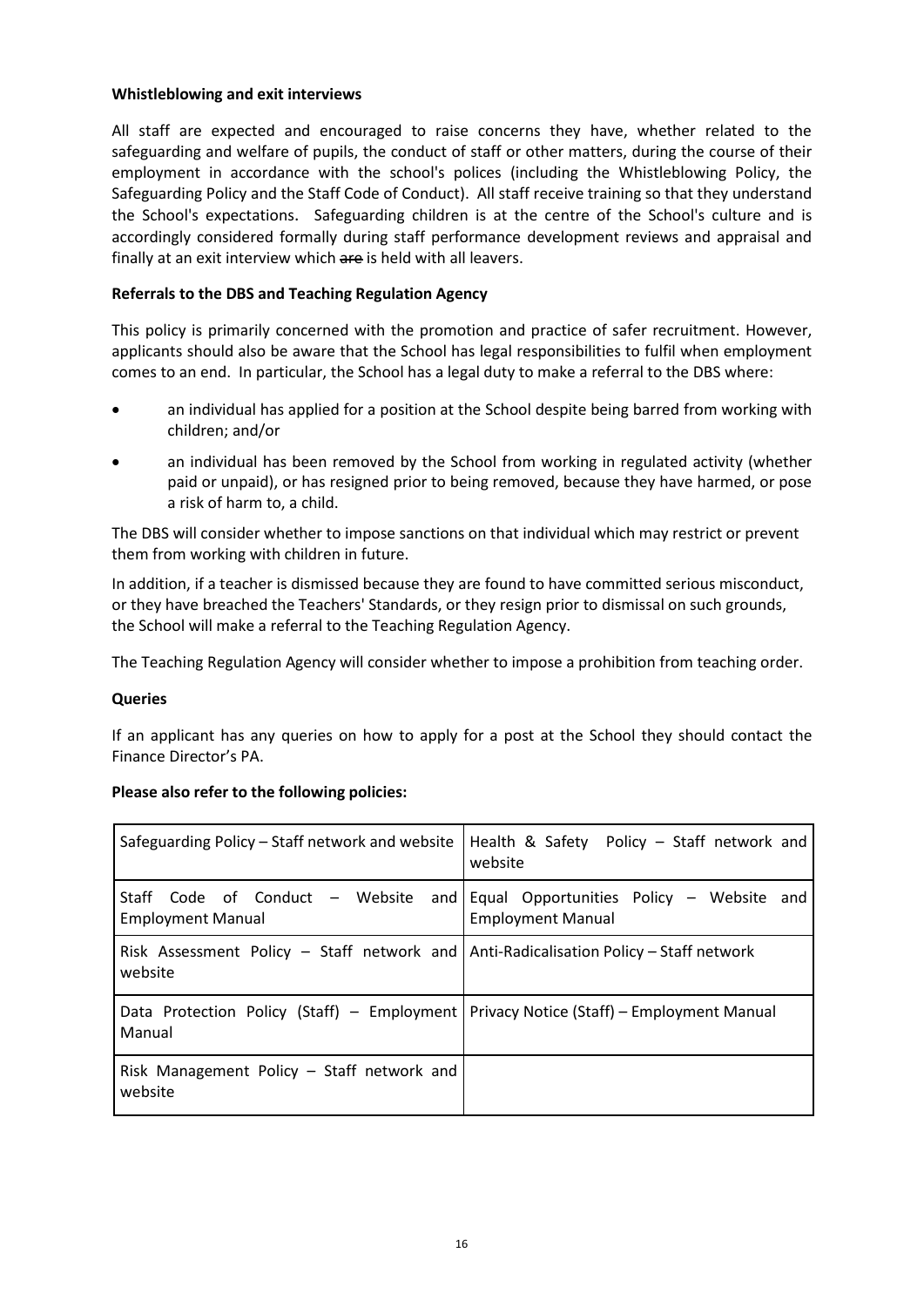### **Monitoring and Evaluation of this policy**

The School monitors and evaluates its Recruitment, Selection and Disclosure Policy through the following activities:

- Record keeping of all pre and post-employment checks
- Record of training of staff involved in safer recruitment
- Regulatory compliance review by Designated Child Protection Director
- Review of Child Protection issues and concerns at termly Board meetings
- Review of concerns and complaints registers by SMT and Board of Directors

SH September 2021 v2

> Next Review: September 2022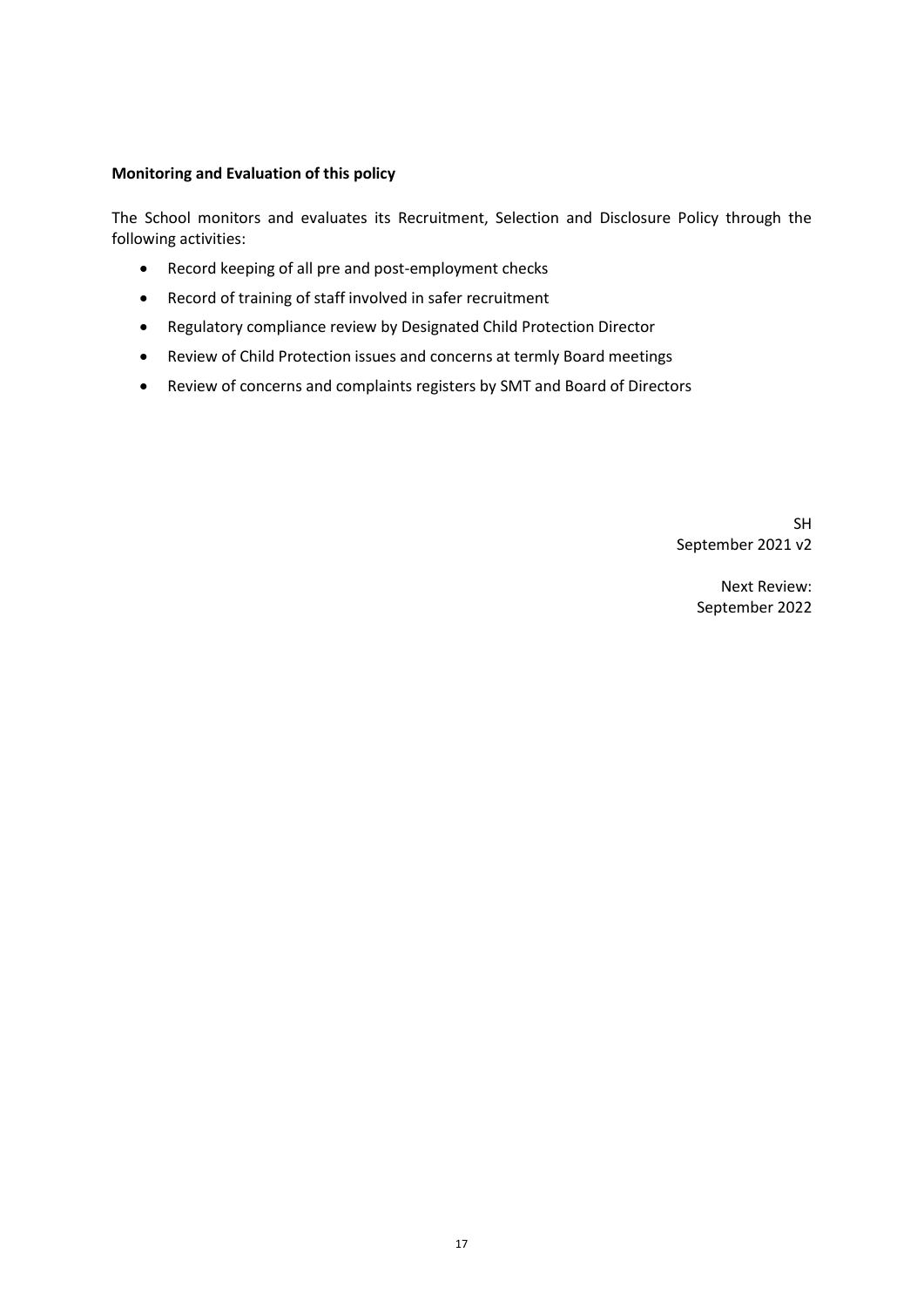#### **Group 1: primary trusted identity credentials**

- current valid passport
- biometric residence permit (UK)
- current driving licence photocard full or provisional; UK / Isle of Man and Channel Islands
- birth certificate issued within 12 month of birth (UK, Isle of Man and Channel Islands; including those issued by UK authorities overseas, such as Embassies, High Commissions and HM Forces)
- adoption certificate (UK and Channel Islands)

#### **Group 2a: trusted government / state issued documents**

- current UK driving licence (photocard- full or provisional; all countries outside the EEA excluding Isle of Man and Channel Islands)
- current driving licence: paper version if issued before 1998 full or provisional; UK / Isle of Man and Channel Islands)
- birth certificate issued at any time after the date of birth (UK, Isle of Man and Channel Islands)
- marriage / civil partnership certificate (UK and Channel Islands)
- immigration document, visa or work permit (issues by a country outside the EEA. Valid only for roles whereby the applicant is living and working outside of the UK. Visa/permit must relate to the non UK country in which the role is based)
- HM Forces ID card (UK)
- fire arms licence (UK and Channel Islands)

All driving licences must be valid